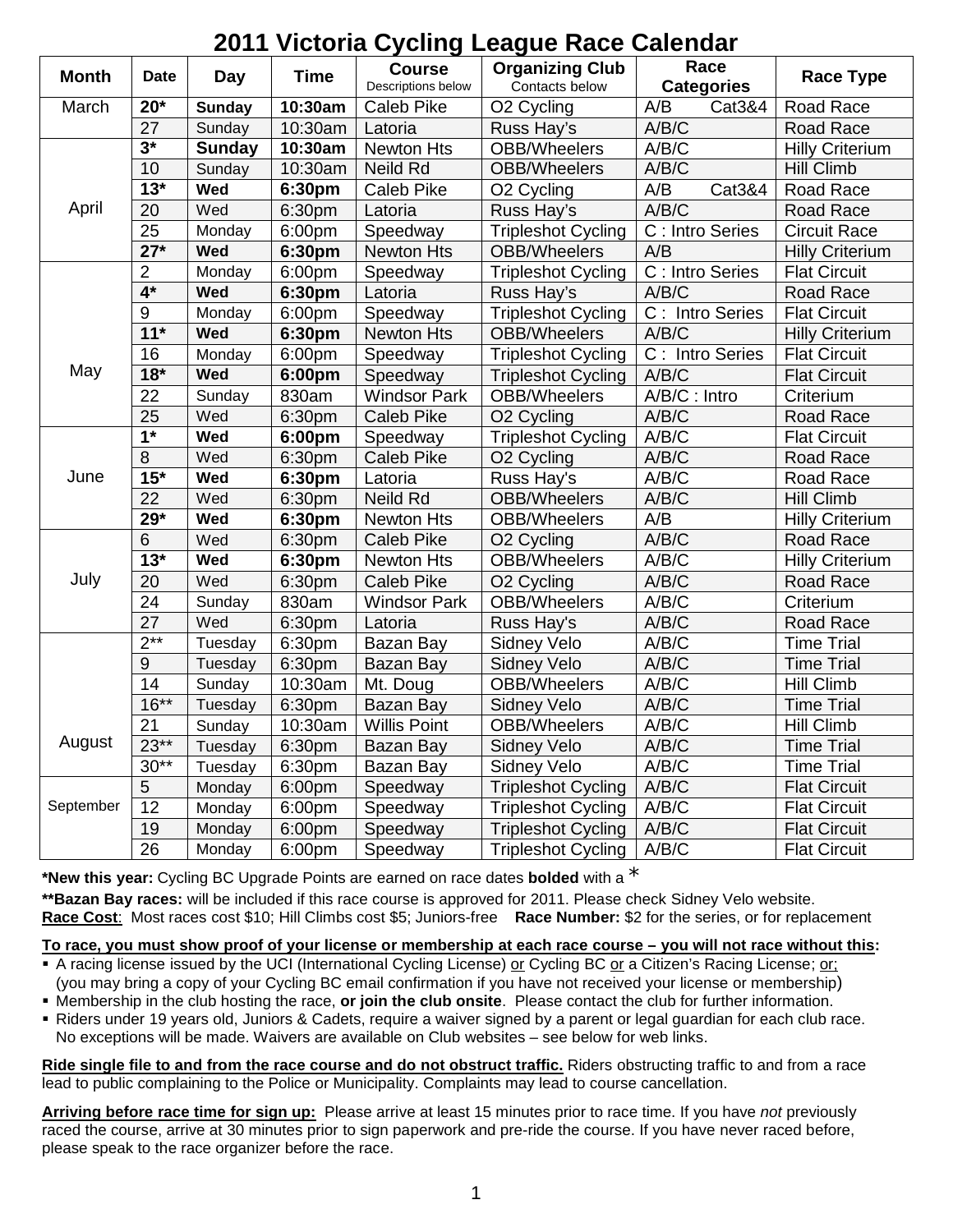# **2011 Victoria Cycling League Race Calendar** *More Race Information…………*

### **E** Race rules are strictly enforced.

*Do not cross the road's centre line at any time, for any reason, during a race. Crossing the centre line will result in an automatic disqualification from the race.*

Rules are in place for the safety of all riders and/or the consideration of the community. Questions or concerns about race rules should be directed to the race organizer or race Commissaire.

**Cycling BC Upgrade Points:** In cooperation with Cycling BC, designated races will earn points toward upgrading your race license. Please see details at Cycling BC. www.cyclingbc.net

### **Spectators are welcome to all races – bring your family and friends to cheer you on.**

**League Standings** can be found at http://duanebc.com/raceresults.html

# **Race Information:**

# *O2 Cycling Club* www.schwalbecycling.com

#### **Caleb Pike Road Race: Contact:** Ian Phillips: ijphillips@shaw.ca or *Cycles We*st 474-2477

**Directions:** From Highway 1, take Exit#14 onto Millstream Road. Continue north for approx 5kms to a distinct fork in the road and stay left on Millstream Road (DON"T go up the hill to the right which is Millstream Lake Road). Continue for approx 2kms and turn left on Caleb Pike. Continue for about 1/2 km to Registration. **Mapquest**: Caleb Pike Road

# *Oak Bay Bikes/Victoria Wheelers Cycling Club* www.oakbaybikes.com

#### **Mount Douglas Hillclimb: Contact**: John Errington 479-0276

**Directions:** Follow Shelbourne Street to Mount Douglas Park. Meet in the parking lot. **Mapquest:** Churchill Drive **Neild Road Hillclimb: Contact**: John Errington 479-0276

**Directions:** Sooke Road onto Happy Valley Road, Right onto Neild Road. **Mapquest:** Neild Road **Newton Heights Hilly Criterium: Contact**: 598-4111

**Directions:** Turn onto Mt. Newton Cross Road, right onto East Saanich Road, left onto Haldon Road which turns into Thompson Place. Parking is on Thompson Place outside of the race course. **Mapquest**: Newton Heights **Willis Point Hillclimb: Contact: 598-4111**

**Directions:** From West Saanich Road, turn onto Wallace Drive, turn onto Willis Point Road.

Parking at the Willis Point Fire Hall. **Mapquest**: Willis Point

#### **Windsor Park Criterium: Contact: 598-4111**

**Directions:** In Oak Bay at Windsor Road and Newport Avenue. **Mapquest**: Windsor Road

#### *Russ Hays Bikes* www.russhays.com

### **Latoria Road Race: Contact:** Mike Corb or Marty Clermont 384-4722

Race Course info: This Road Race is a fast and technical 2.4k loop. Lap Primes! More details at our first event. **Directions:** From Highway 1, take Exit #14 (Langford/Highlands) turning into Veterans Memorial Parkway. Turn right on Sooke Road; left on Happy Valley Road; right on Latoria Road. Ride to the race using the Galloping Goose Trail to Langford. **Mapquest**: Klahanie Road.

**Note:** parking is available close by at the LUXTON FAIR GROUNDS: enter on Marwood Road, off of Happy Valley Road. Parking is not allowed on the race course, no exceptions - past events have been cancelled by the city as a result of parking issues. **Vehicles located on the course during event times will be removed. Safety is a top priority.**

### *Triple Shot Cycling:* www.tripleshotcycling.com

### **Speedway Circuit Race**

Flat circuit race at the Western Speedway Race Track. This race course will be cancelled if raining. **Directions:** From Highway 1,take Exit #14 (Millstream Road) to the Highlands and drive to Treanor Road. **Mapquest:** 2207 Millstream Road

#### **Sidney Velo Cycling Club** www.sidneyvelo.ca/tt\_details.shtml

**Bazan Bay Time Trial**. **Directions: Bazan** Bay Park on Lochside Road, Sidney

# **Race Categories:**

**A Group:** Generally comprised of category Pro 1 & 2's as well as very fit and experienced 3's

**B Group**: Category 3's & 4's as well as top Junior racers

**C Group**: Category 4's & 5's as well as Novice racers that have some but limited race experience.

**Women:** Race in the category above that best suits their fitness and race experience. Results are kept separate.

#### *The next page has loads of information for Novice or returning riders.*